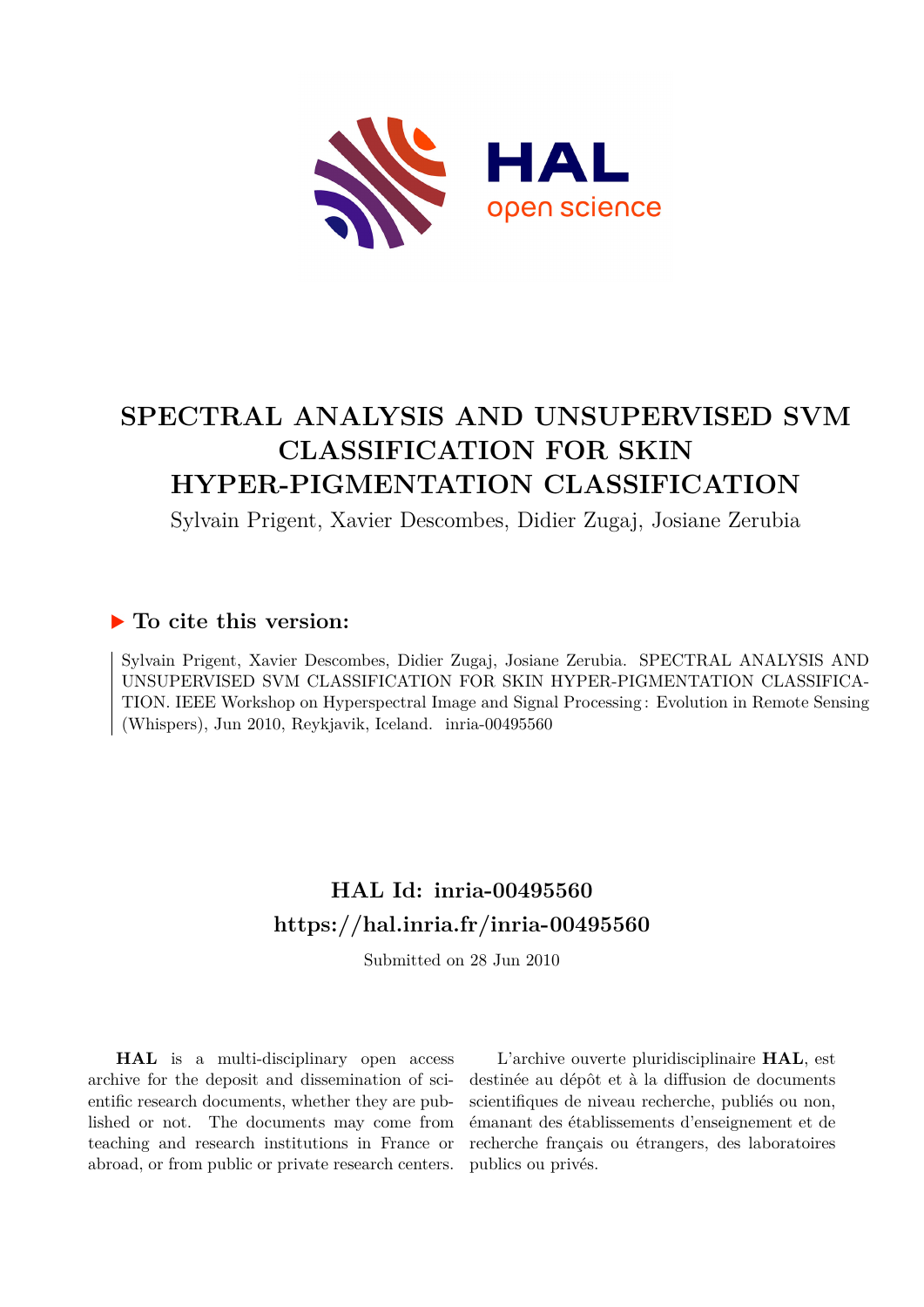### SPECTRAL ANALYSIS AND UNSUPERVISED SVM CLASSIFICATION FOR SKIN HYPER-PIGMENTATION CLASSIFICATION

*Sylvain Prigent*<sup>1</sup> *, Xavier Descombes*<sup>1</sup> *, Didier Zugaj*<sup>2</sup> *, Josiane Zerubia*<sup>1</sup>

<sup>1</sup>EPI Ariana INRIA/I3S, 2004 route des Lucioles, BP93 06902 Sophia Antipolis, Cedex. France email: Sylvain.Prigent@inria.fr, Xavier.Descombes@inria.fr, Josiane.Zerubia@inria.fr <sup>2</sup>Galderma R&D, 2400 Route des Colles, BP87, 06902 Sophia-Antipolis, Cedex. France email: Didier.Zugaj@galderma.com

#### **ABSTRACT**

Data reduction procedures and classification via support vector machines (SVMs) are often associated with multi or hyperspectral image analysis. In this paper, we propose an automatic method with these two schemes in order to perform a classification of skin hyper-pigmentation on multi-spectral images. We propose a spectral analysis method to partition the spectrum as a tool for data reduction, implemented by projection pursuit. Once the data is reduced, an SVM is used to differentiate the pathological from the healthy areas. As SVM is a supervised classification method, we propose a spatial criterion for spectral analysis in order to perform automatic learning.

*Index Terms*— spectral analysis, data reduction, projection pursuit, Support vector machine, skin hyper-pigmentation

#### 1. INTRODUCTION

Spectral analysis of the skin is important for dermatologists to evaluate the quantities of particular chromophores in order to quantify diseases. To this end, multi and hyperspectral images allow the integration of both spectral properties and spatial information of pathological areas.

In the literature, several methods for skin analysis propose to select regions of interest in the spectrum [1, 2]. Then the disease is quantified using small numbers of bands. In fact, in Fig.2, one can see that in the q-bands and in the Soret band haemoglobin absorbency presents maxima, and that melanin has an almost linear absorbency for wavelengths between 600 nm and 1000 nm. That is why the main idea to evaluate the quantity of haemoglobin with multi-spectral data is to compensate the influence of melanin in the q-bands by a band around 700 nm where the absorbency of haemoglobin is weak compared to the melanin absorbency [1]:

$$
M_h = -\log(b_q/b_{700}),\tag{1}
$$

where  $M_h$  represents the resulting haemoglobin quantification map,  $b_q$  an image taken in one of the two q-bands and  $b_{700}$  the image taken from a band at the wavelength of 700 nm. To extract a representative cartography of melanin, a method is proposed in [2]. It consists in modelling the melanin response as linear between 600 nm and 700 nm. Then, the linear coefficient gives a melanin quantification map.

Contrary to the spectral analysis methods based on physics, methods like principal component analysis (PCA) or independent components analysis (ICA) enable to extract the most statistically important information of the spectrum.

In this paper, we propose to use data reduction [3, 4, 5] in order to avoid the Hughes phenomenon [6] and classification by SVM [7, 8] since this combination is known to provide good results [9]. In our application, we analyse multi-dimensional data whose variations are linked to physics. That is why we choose Projection Pursuit (PP) to perform the data reduction. Projection pursuit algorithms [3] merge the data in  $K$ groups with equal number of bands and project each group in a unique vector by maximising an index  $I$  between the projected groups. K appears as a setting parameter.

Thus as shown in Fig.1, we propose a spectral analysis to estimate both a spectral partitioning for data reduction by projection pursuit and a training set for classification by SVM. The paper is organized as follows. In section 2, we expose a spectral analysis method with a spectral gradient index. In section 3, we present the projection pursuit for data reduction. In section 4, we propose a method to extract a training set for SVM from the spectral analysis. In section 5, we present obtained results. In section 6, we consider perspectives of further development within this framework.



Fig. 1. Scheme of the processing. Arrows represents: (a) data learning set, (b) spectrum partition, (c) reduced data.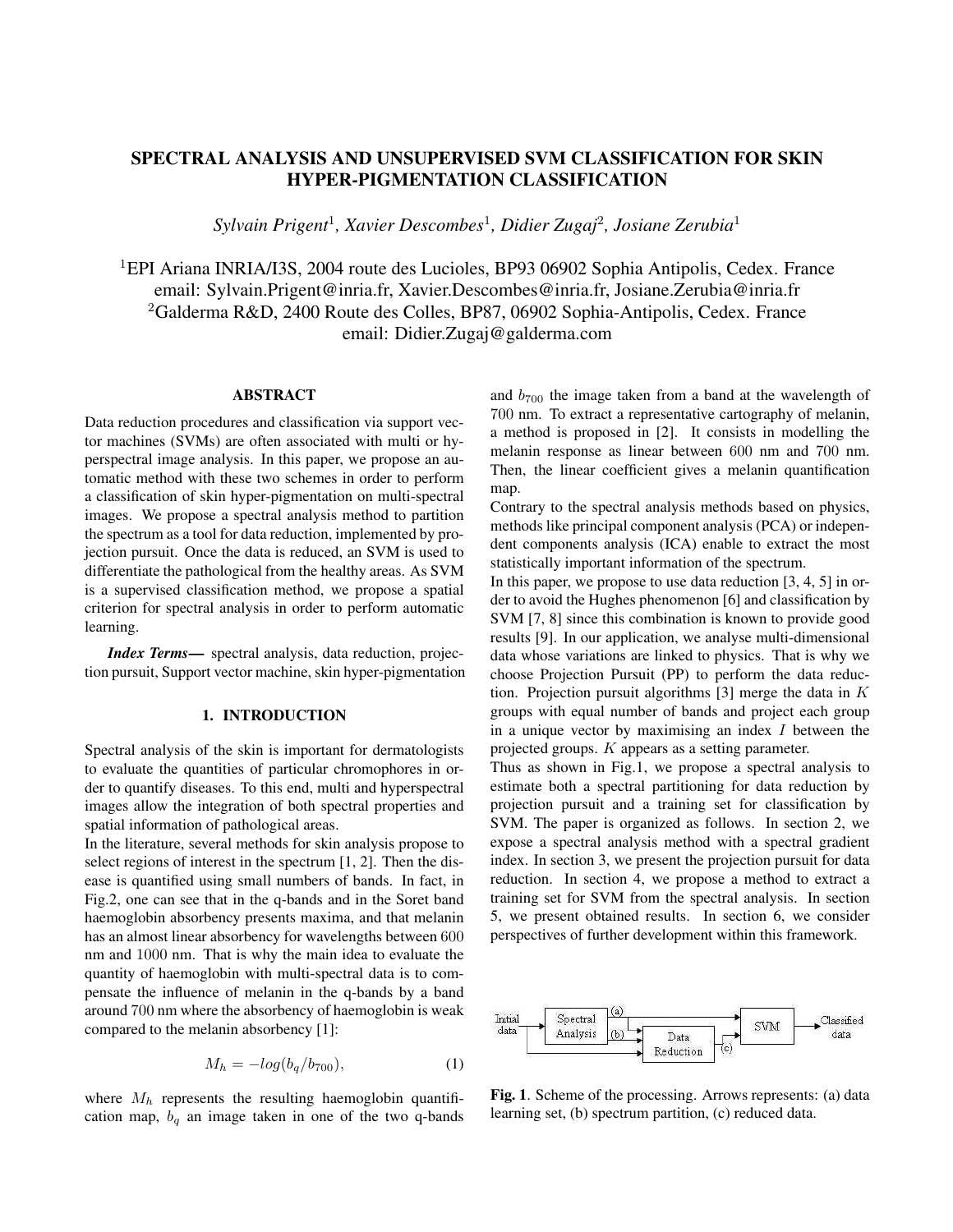

Fig. 2. Absorption of melanin and haemoglobin depending on the wavelength.

#### 2. SPECTRAL ANALYSIS

Usually, for data reduction, the number  $K$  of desired groups to partition the spectrum is manually fixed after an analysis of the classification problem. To partition the data with respect to spectrum absorbency variations, a solution is proposed in [5]. After an initialisation with  $K$  groups with the same number of bands, the borders of each groups are iteratively reestimated minimizing the internal variance inside each group. In order to remove the constraint on the number of groups  $K$ , we propose to partition the spectrum using a function  $F_I$ . The spectral analysis method is to browse the wavelengths with an index I, such as the variance or Kullback-Leibler, and deduce interest parts in the spectrum from variations of I. Then, let define the  $F_I$  function as:

$$
F_I(k) = I(k-1, k), \qquad k = 2, ..., N_b \tag{2}
$$

where k is the index of the spectral band and  $N_b$  the total number of spectral bands. Analysing the  $F_I$  function enables to determinate spectral bands where absorption changes appear. In fact, if the spectrum is stationary between two bands, the index I measures only noise whereas it quantifies the variations when the spectrum is not stationary. Assuming that the noise measured by  $I$  in a stationary spectrum is Gaussian, we can use the mean value and the standard deviation of the distribution to detect the spectral variations. Thus, a non stationary area in the spectrum is detected when  $F_I(k)$  is above the threshold  $T_1$  or below the threshold  $T_2$ :

$$
T_1 = \mu_{F_I} + t \sigma_{F_I},
$$
  
\n
$$
T_2 = \mu_{F_I} - t \sigma_{F_I},
$$
\n(3)

where  $\mu_{F_I}$  and  $\sigma_{F_I}$  are the mean value and the standard deviation of  $F_I$  respectively, and t the setting parameter of the proposed method estimated once for all the data set. The spectrum partitions are deduced from the analysis of the  $F_I$ function. Local extrema of  $F_I$  above the threshold  $T_1$  or below the threshold  $T_2$  are the borders of the groups. It is better to choose the parameter  $t$  than the parameter  $K$  for spectral partitioning. In fact, in our data set of skin diseases, it is interesting to get the spectral partitioning without a fix number of group K because the spectral bands of interest can varied depending on the disease.

The spectral analysis with a statistic index does not enable a training set for classification. That is why, we propose a spatial index  $I<sub>s</sub>$  for each voxel neighbourhood to have a spatial mapping of the spectral variations (see Fig.3). In our application, skin hyper-pigmented areas do not present a specific pattern. That is why we propose a spectral gradient as index  $I_s$  computed on  $3 \times 3$  square area denoted v:

$$
I_s(k-1,k) = \frac{1}{N} \sum_{i,j \in v} |S(i,j,k) - S(i,j,k-1)|, \quad (4)
$$

where  $N$  denotes the number of pixels in  $v, k$  the index of the studied band or projected group and  $\forall i, j \in v, S(i, j, k)$  is the intensity of the pixel at position  $(i, j)$  in the band or group k. for spatial indices, let denote  $F_{I_s}$  the  $F_I$  function:

$$
F_{I_s}(k) = I_s(k-1,k), \qquad k = 2, ..., N_b.
$$
 (5)

 $F_{I_s}$  is a 3D function. For every couple of bands,  $F_{I_s}$  computes a spatial map of spectral variations. To perform the spectral analysis mentioned above to partition the spectrum, we use a spatial integration of  $F_{I_s}$ . Thus the proposed function analysis is done with the function:

$$
F_{I_s}^{\mathcal{A}}(k) = \mathcal{A}(F_{I_s}(k)), \qquad k = 2, ..., N_b \tag{6}
$$

where  $A$  denote the area of the detected changed pixels. A method to extract training pixels from  $F_{I_s}$  is proposed in section 4.

#### 3. DATA REDUCTION BY PROJECTION PURSUIT

Usually, to compute a projection subspace by PP, an index I is maximized between the whole projected groups. In our application, we expect healthy/pathological skin classification. That is why, we prefer to compute the maximization of the index I between the projected classes as proposed in [4]. Conventionally, the Kullback-Leibler distance is used for projection pursuit. If  $i$  and  $j$  represent the classes which are to be discriminated, the Kullback-Leibler distance can be written as follows:

$$
D_{kb}(i,j) = \frac{H_{kb}(i,j) + H_{kb}(j,i)}{2},\tag{7}
$$

with

$$
H_{kb}(i,j) = \int f_i(x) \ln \frac{f_i(x)}{f_j(x)} dx, \tag{8}
$$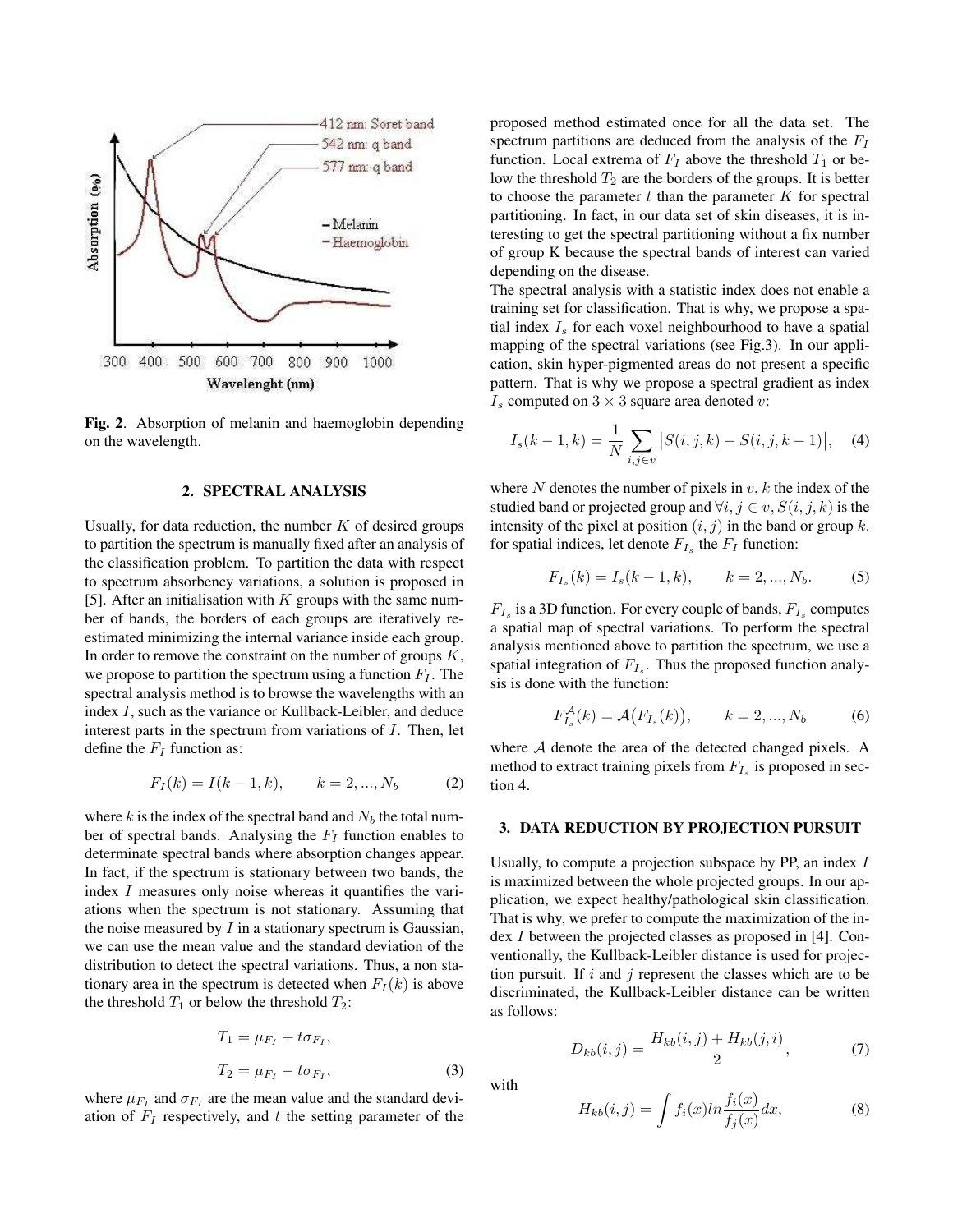where  $f_i$  and  $f_j$  are the distributions of the two classes. For Gaussian distributions, the Kullback-Leibler distance or index I takes the following form [5]:

$$
I(i,j) = \frac{1}{2}((\mu_i - \mu_j)^t (\Sigma_i^{-1} + \Sigma_j^{-1})(\mu_i - \mu_j)) + \frac{1}{2}tr(\Sigma_i^{-1} \Sigma_j + \Sigma_j^{-1} \Sigma_i - 2Id),
$$
 (9)

where  $\mu$  and  $\Sigma$  represent the mean value and the variance respectively of each class and tr is the trace. This way the index I enables to measure the variations between two classes on two bands or two groups.

In our process, we initialize the projection pursuit with the spectral partitioning given by the spectral analysis, and then we compute the projection subspace by maximizing the Kullback-Leibler distance between the two classes defined by the training set. The method to select this training set is proposed in the next section.

#### 4. SVM CLASSIFICATION

SVM [7, 8] technique results in a supervised algorithm which performs a classification in two classes. Thanks to a training set defining the two classes an optimal class separator is computed. Each data point is then classified according to its position to the separator. We propose to use spectral analysis with the spatial index  $I_s$  to find the training pixels for the SVM. In fact, as described in section 2, spectral analysis with a spatial index gives a spatial map of the spectral changes between two consecutive bands. For training the SVM, we select one of the  $F_{I_s}(k)$  maps. This map can be the one revealing the most changes in the whole spectrum, i.e the global extrema of  $F_{I_s}^{\mathcal{A}}$ , or the global extrema of  $F_{I_s}^{\mathcal{A}}$  in a region of interest of the spectrum. Afterwards, in the selected map  $F_{I_s}(k)$ , the N nearest pixels to the concerned threshold  $T_1$  or  $T_2$  are extracted for training the SVM. Among the  $N$  training pixels, half are selected above the threshold and half below the threshold.

To summarize, the proposed classification method consists in two steps. The first one is a rough automatic classification performed in a few number of spectral bands selected by spectral analysis. In the second step, the SVM enables to improve the previous classification by reconsidering the whole reduced data cube by PP. Thus the classification scheme is (see Fig.1) : spectral analysis to partition the data into spectral groups and extract a training set, then, data reduction by projection pursuit with the Kullback-Leibler distance maximized between the classes and, finally, classification by SVM.

#### 5. EXPERIMENTAL RESULTS

The experiments have been conduced on multi-spectral images containing 18 bands from 405 nm to 970 nm with an average step of 25 nm. These images are about  $900 \times 1200$ pixels. To partition the spectrum, we use the  $F_{I_s}^A$  function analysis with the spatial index  $I_s$ . In the 18 bands data cube containing both hyper-pigmented and healthy skin, spectral analysis gives  $K = 5$  groups. In Fig.3, binary images on the borders of the five groups obtained by thresholding the  $F_{I_s}(k-1, k)$  images by  $T_1$  and  $T_2$  are shown. As one can see, the pattern of the hyper-pigmented area appears in the images b, e and f which corresponds to the wavelengths around 470, 660 and 700 nm. For these wavelengths the haemoglobin absorbency becomes significantly lower than the melanin absorbency. Moreover, the images c and d partition the spectrum in the two q-bands where the Haemoglobin absorbency becomes higher than the melanin one (see Fig.2). In this example, in order to classify hyper-pigmentation, the training set is extracted from the image e. The 50 nearest pixels w.r.t. the concerned threshold  $T_2$  are selected to construct the training set.

Fig.4 shows the hyper-pigmentation cartography automatically obtained by data reduction with SVM, melanin representative source by ICA, and melanin concentration obtained by using Stamatas algorithm [2]. For the SVM method, we assume that the distance between a pixel and the separating hyperplane is proportional to the degree of hyperpigmentation. Then, the cartography given by data reduction combined with SVM is obtained with the SVM decision function values [7]. As one can see in Fig.4, the SVM based method gives as accurate cartography as the Stamatas method and ICA melanin representative source with the advantage of computing automatically a boundary to separate the healthy and pathological areas. This boundary corresponds to the separating hyperplane.

#### 6. DISCUSSION AND FUTURE WORK

In this paper we have proposed a method to automatically analyse the spectrum in order to reduce the redundant information and extract the approximative shapes of areas of interest. Using the obtained segmentation for training an SVM, applied to the reduced data cube by projection pursuit, gives a precise classification of skin hyper-pigmentation. In our application, we use an index without prior assumption since the hyper-pigmented areas exhibit no particular pattern. If it was not the case a spatial index including a prior shape could have been used such as, for example, a line prior to detect blood vessels.

The computation time of this spectral analysis method grows linearly with the number of spectral bands. Nevertheless, as the spatial index  $I_s$  evaluates the changes in local spatial neighbourhoods, the algorithm is easily implemented for parallel computation.

The main perspective of this work is to adapt the proposed method to hyper-spectral data. The presented spectral analysis is relevant for multi-spectral data since the gap between spectral bands is sufficient to measure significant variations using the  $F_I$  function. To adapt this method to hyper-spectral